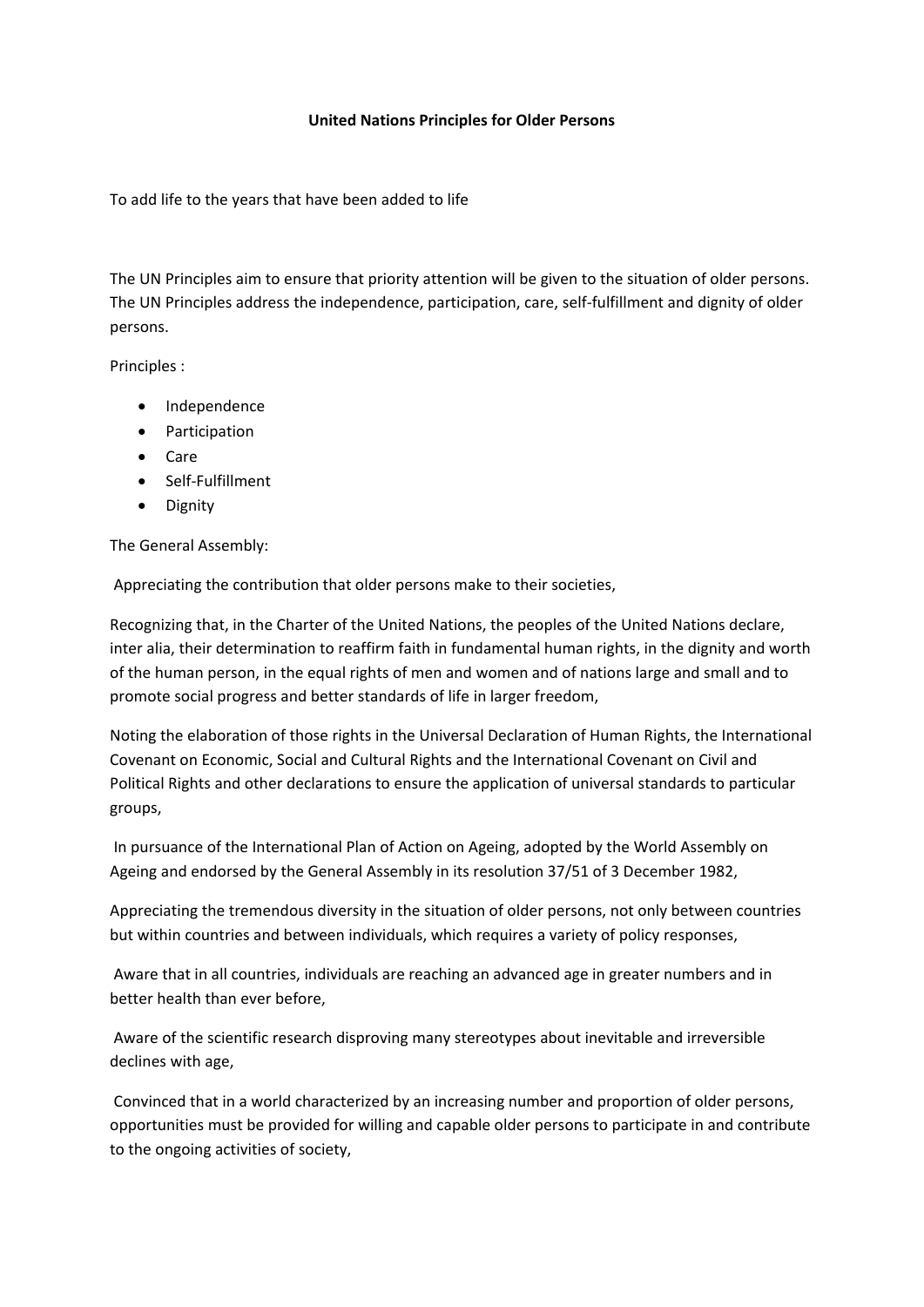Mindful that the strains on family life in both developed and developing countries require support for those providing care to frail older persons,

Bearing in mind the standards already set by the International Plan of Action on Ageing and the conventions, recommendations and resolutions of the International Labour Organization, the World Health Organization and other United Nations entities,

Encourages Governments to incorporate the following principles into their national programmes whenever possible:...

## Independence:

1. Older persons should have access to adequate food, water, shelter, clothing and health care through the provision of income, family and community support and self-help.

2. Older persons should have the opportunity to work or to have access to other income-generating opportunities.

3. Older persons should be able to participate in determining when and at what pace withdrawal from the labour force takes place.

4. Older persons should have access to appropriate educational and training programmes.

5. Older persons should be able to live in environments that are safe and adaptable to personal preferences and changing capacities.

6. Older persons should be able to reside at home for as long as possible.

## Participation:

7. Older persons should remain integrated in society, participate actively in the formulation and implementation of policies that directly affect their well-being and share their knowledge and skills with younger generations.

8. Older persons should be able to seek and develop opportunities for service to the community and to serve as volunteers in positions appropriate to their interests and capabilities.

9. Older persons should be able to form movements or associations of older persons.

## Care:

10. Older persons should benefit from family and community care and protection in accordance with each society's system of cultural values.